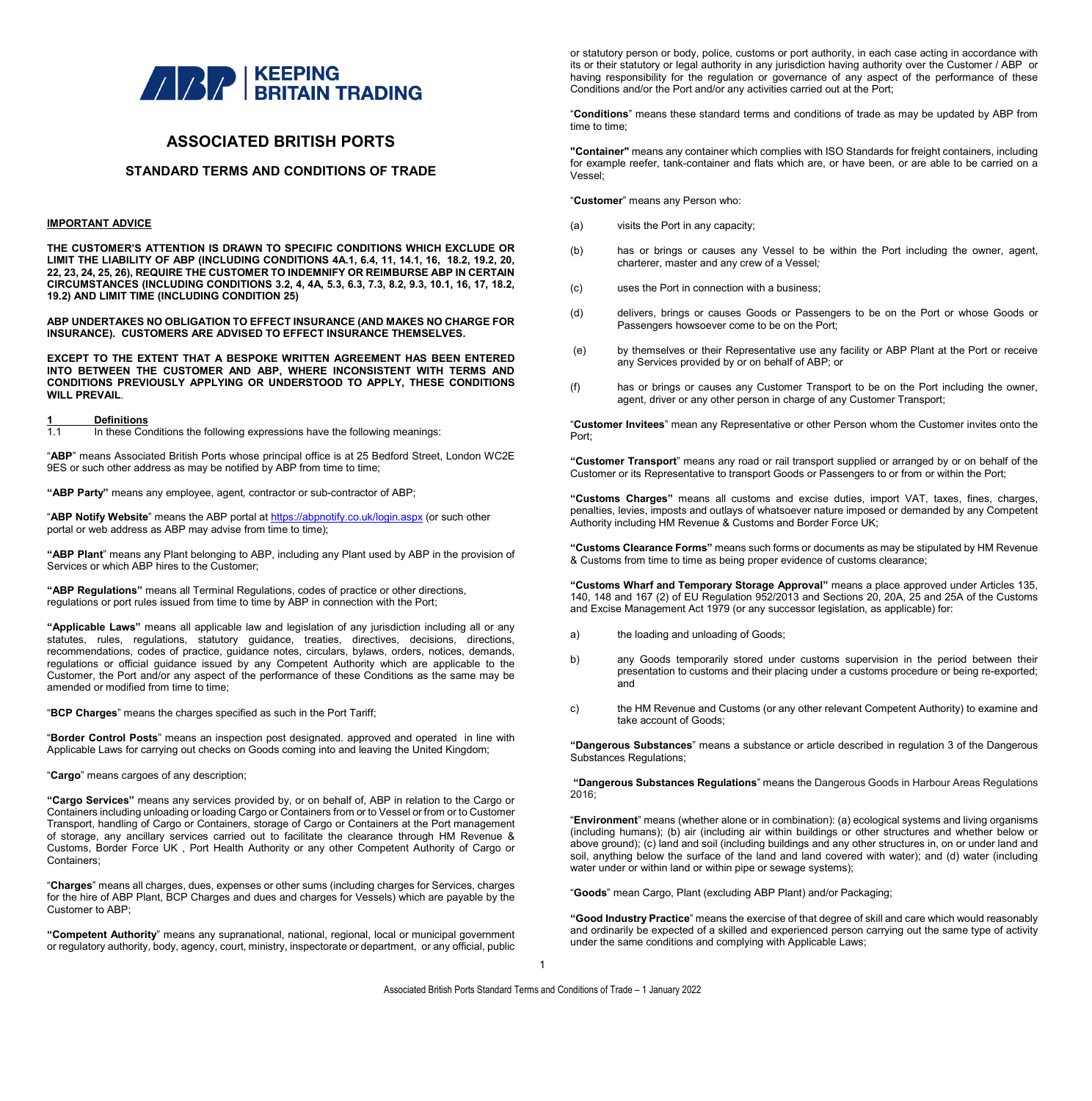"**Goods Vehicle Movement Service**" ("**GVMS**") means the UK Government IT platform referred to in the document "Border with the European Union: Importing and Exporting Goods" published in October 2020 which supports the pre-lodgement model or any similar, substitute, varied or additional service that may apply in a pre-lodgement environment whether temporary or otherwise;

"**GRT**" means the gross registered tonnage as defined by the International Convention on Tonnage Measurement of Ships, 1969;

"**Harbour Master**" means the ABP Harbour Master or Dock Master for the Port (as appropriate) or their authorised representative;

"**Hazardous Materials"** means any substance in whatever form whether alone or in combination with any other substance known or reasonably believed to be harmful to human health or the Environment, whether or not for that reason it is subject to statutory controls on production, use, storage or disposal;

**"Insolvency Event**" means any of the following events: (a) an order is made or a resolution is passed for the winding up of the Customer, or circumstances arise which entitle a court of competent jurisdiction to make a winding-up order of the Customer; or (b) an order is made for the appointment of an administrator to manage the affairs, business and property of the Customer, or documents are filed with a court of competent jurisdiction for the appointment of an administrator of the Customer, or notice of intention to appoint an administrator is given by the Customer or its directors or by a qualifying floating charge holder (as defined in paragraph 14 of Schedule B1 to the Insolvency Act 1986); or (c) a receiver is appointed of any of the Customer's assets or undertaking, or (d) circumstances arise which entitle a court of competent jurisdiction or a creditor to appoint a receiver or manager of the Customer or if any other person takes possession of or sells the Customer's assets; or (e) the Customer makes any arrangement or composition with its creditors, or makes an application to a court of competent jurisdiction for the protection of its creditors in any way; or (f) the Customer ceases, or threatens to cease, to trade or suspends all or substantially all of its operations or suspends payments of its debts or becomes unable to pay its debts or is deemed unable to pay its debts within the meaning of section 123 of the Insolvency Act 1986; (g) the Customer applies to court for, or obtains, a moratorium under Part A1 of the Insolvency Act 1986; (h) the Customer takes or suffers any similar or analogous action in any jurisdiction in consequence of debt;(h) ABP reasonably considers that any of the above events is likely to occur or (i) the Customer's financial position deteriorates so far as to reasonably justify the opinion that its ability to give effect to the terms of its agreement with ABP is in jeopardy;

"**Losses**" means any loss, damage, liability, demand, claim, recovery, judgment, execution, fine, penalty, charge and any other cost and expense of any nature or kind whatsoever, including any costs of recovery on a full indemnity basis;

"**Luggage**" means any property travelling with a Passenger but excludes any Goods contained in or carried on board a Vessel;

"**Material Amount**" means an amount equal to the value of the three most recent invoices issued by ABP to the Customer;

**"Necessary Consent**" means any agreement, permission, permit, licence, consent, exemption or other approval required by the Customer under any Applicable Laws in order to import or export the Cargo through the Port or to otherwise store or handle such Cargo at the Port or for any of the Cargo Services to be lawfully carried out in relation to the Cargo;

"**Packaging**" means any Container, package, case, pallet or other thing which conveys, carries, contains, protects or supports Goods or is designed or made to do so;

"**Passenger**" means any person using the Port as the point of embarkation or disembarkation in connection with travelling on a Vessel;

**Passenger Services**" means any services or facilities provided by ABP or any ABP Party in connection with Passengers, their Luggage and Passenger Vehicles including: (i) the provision of terminal facilities for the embarkation or disembarkation of Passengers, their Luggage and Passenger Vehicles; (ii) provision of facilities for loading or unloading Passenger Vehicles onto or off Vessels; (iii) clearance through HM Revenue & Customs or Border Force UK controls of Passengers, their Luggage and Passenger Vehicles; and (iv) any other ancillary services related to Passengers, their Luggage and Passenger Vehicles;

"**Passenger Vehicle**" means any vehicle which is driven by a Passenger onto or off a Vessel;

"**Person**" includes all forms of legal entity including an individual, company, body corporate (wherever incorporated or carrying on business), unincorporated association, governmental entity and a partnership and, in relation to a party who is an individual, his or her legal personal representative(s);

"**Plant**" means any plant, equipment or machinery including any vehicle, trailer (whether or not incorporating any tank or Container), machine, crane, tool, fender, gangway, front loading shovel, telehandler and forklift;

"**Port**" means the particular port owned by ABP which the Customer is using or intending to use in the circumstances and includes all land, water, quays, jetties, buildings and other structures within ABP's statutory harbour jurisdiction or otherwise owned or operated by ABP and references to the "**Port**" shall be construed as if it was immediately followed with the words "**or any part of it";**

**"Port Community System"** means the inventory linking system (or any electronic data system which replaces it) adopted by ABP from time to time for use by ABP, the Customer, shipping lines, agents, freight forwarding companies, cargo brokers and others for customs clearance and inventory control<br>of and exports of Goods; of imports and exports of Goods;

**"Port Tariff**" means the principal rates and charges published by ABP for the Port (as available at the Port Office and as published on www.abports.co.uk) which are prevailing at the time that the Port facilities or Services are actually utilised by the Customer;

"**Representative**" means the Customer's officers, employees, contractors, sub-contractors, agents, representatives and any other person engaged by or whom acts on behalf of the Customer;

"**RPI**" means the figure shown under the heading "All Items" in the Index of Retail Prices published monthly by the National Statistics Office (or any successor thereto);

"**Seaworthy**" means in a reasonably fit and good condition to safely move or stay within the Port and that it will remain in a reasonably fit and good condition despite any of the ordinary perils which it may encounter during the Vessel's stay;

"**Services**" means the Cargo Services, Passenger Services and any other services or facilities provided by or on behalf of ABP in connection with the Customer's or Vessel's use of the Port;

"**Terminal Regulations**" means any regulations issued from time to time by ABP in connection with a particular terminal at the Port;

**"Third-Party Operator"** means a Customer who operates a terminal and handles Cargo at the Port independently to ABP, under ABP's Customs Wharf and Temporary Storage Approval;

**"Vessel**" means any ship, boat, raft, lighter, barge or craft of every class or description however navigated or propelled, and includes any hover vehicle (being a vessel however propelled, designed to be supported on a cushion of air), hydrofoil vessel (being a vessel however propelled, designed to be supported on foils), and any other artificial contrivances used, or capable of being used, as a means of transportation on water;

1.2 In these Conditions: (a) unless otherwise provided or unless the context otherwise requires: (i) the singular shall include the plural and words in the plural shall include the singular; (ii) the words "**include**", "**including**" and "**in particular**" are to be construed as being by way of illustration or emphasis only and are not to be construed so as to limit the generality of any words preceding them; and (iii) the words "**other**" and "**otherwise**" are not to be construed as being limited by any words preceding them; (b) the headings are to be ignored in construing these Conditions; and (c) reference to any statute or statutory provision includes a reference: (i) to that statute or statutory provision as from time to time consolidated, modified, re-enacted (with or without modification) or replaced by any statute or statutory provision; and (ii) any subordinate legislation made under the relevant statutory provision; and (d) the specificity of any particular Condition is without prejudice to the generality of any other Conditions.

# **2. Application of Conditions**<br>2.1 These Conditions shall ann

- These Conditions shall apply to all legal relationships between ABP and any Customer whether in respect of contract, bailment, licence or tort.
- 2.2 These Conditions cannot be varied other than as agreed in writing between ABP and the Customer (or its Representative).
- 2.3 The acceptance by the Customer of these Conditions, if not express, will be implied from any one or more of the following:
- (a) request of any Services or ABP Plant to be provided by ABP;
- (b) delivery of Goods onto the Port or into the custody of ABP;
- (c) entry of any Vessel into the harbour jurisdiction of ABP;
- (d) entry of any Customer Transport onto the Port;
- (e) embarking or disembarking of any Passengers or other individuals onto the Port;
- (f) submission of any documentation to ABP in relation to a Vessel, Customer Transport, Goods or Passengers whether via the ABP Notify Website or otherwise;
- (g) use of any facility or ABP Plant at the Port by the Customer or its Representative.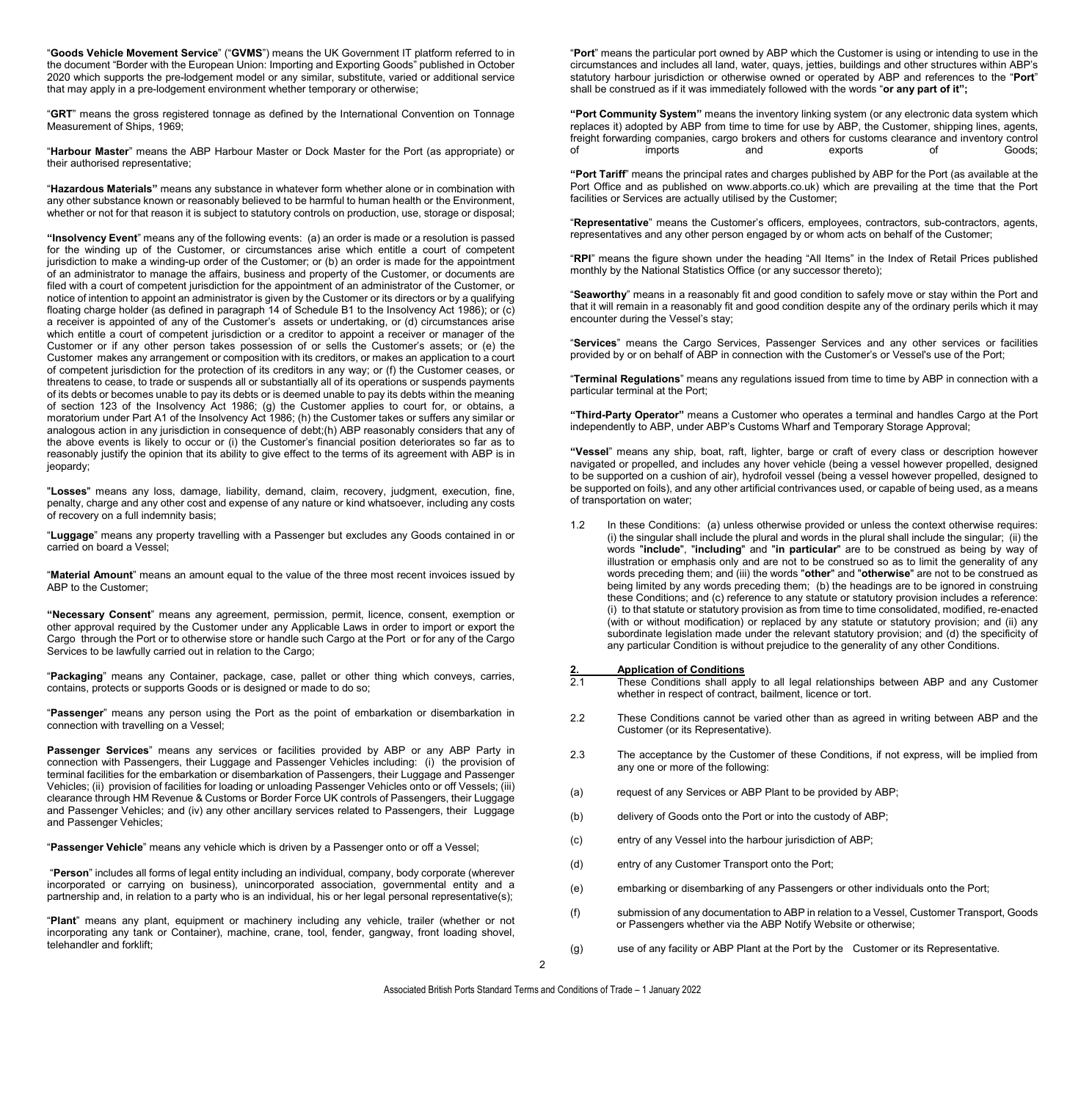# **3. Warranty of Authority by Customer**

- The Customer warrants to ABP that the Customer is either the owner or the authorised agent of the owner of the Goods and/or Vessel and further warrants that the Customer accepts these Conditions not only for itself but also as duly authorised agent for and on behalf of every other Person interested in the Goods and/or Vessel. Any finance company, lessor or other Person having or claiming to have title to or an interest in such Goods and/or Vessel are advised that unless ABP is notified in writing of their title or interest in the particular Goods prior to the commencement of any relationship between ABP and the Customer, these Conditions shall be deemed to have been accepted with the authority of such Persons and such Persons' rights over and in respect of the Goods and/or Vessel shall be subordinated to the rights of ABP under these Conditions*.*
- 3.2 The Customer shall reimburse ABP in full and on demand for all costs and expenses suffered or incurred by ABP arising out of or in connection with any lack of authority or title on the part of the Customer as referred to in Condition 3.1.

### **4. Services**

- 4.1 ABP will only provide Cargo Services or Passenger Services in connection with Cargo or Passengers by prior written agreement with the Customer, either at the time each service is required or in accordance with any contractual arrangement to provide such services over a period of time.
- 4.2 ABP will carry out any Cargo Services or Passengers Services with reasonable skill and care.
- 4.3 Where ABP provides ships agency services in relation to the Port, ABP will do so only by prior written agreement with the Customer in respect of a particular Vessel, and the Customer shall indemnify ABP in full and on demand for any Losses suffered or incurred by ABP as a result of acting within the scope of its authority as agent for or on behalf of the Customer.
- 4.4 ABP reserves the right to decline to carry out any Services until ABP is satisfied that any official formalities are complied with including authorisation from the Vessel owner or agents, proof of compliance with all customs, and other official formalities and that any Necessary Consents have been obtained.
- 4.5 Unless otherwise agreed in writing, ABP has complete freedom in respect of the way in which any Services are carried out. In the event that the Customer gives ABP any specific instructions, ABP reserves the right to deviate from the Customer's instructions (whether or not accepted by ABP) in any respect, where it is reasonable for ABP to do so*,* and the Customer shall reimburse ABP in full and on demand for all costs and expenses suffered or incurred by ABP in relation to such deviation.

### **4A. Customs**

- The Customer shall be responsible for, and shall comply with, all requirements of HM Revenue & Customs, Border Force UK, the relevant Port Health Authority or any other Competent Authority in respect of the import or export of Goods or the arrival or departure of Passengers at the Port ABP shall not be liable for any acts or omissions of any Competent Authority or any Losses or delays suffered by the Customer resulting from those acts or omissions, including in respect of damaged or deteriorated Goods.
- 4A.2 The Customer shall be responsible for the correct calculation and payment of all Customs Charges relating to the Goods or Passengers. ABP may require, as a condition of provision of the Services, the Customer to put in place a bank guarantee in ABP's favour as security for the payment of the Customs Charges.
- 4A.3 The Customer warrants that all information entered into the Port Community System (whether inputted by the Customer or its Representative) is accurate and that all such information is kept up to date.
- 4A.4 Goods shall not be permitted to be removed from the Port by ABP or a Third-Party Operator (as relevant) unless such Goods are declared to be free to release by:
- (a) in an inventory linked temporary storage environment, the Port Community System; or
- (b) in a pre-lodgement environment, the Goods Vehicle Movement Service; or
- (c) where Goods fall outside the scope of either 4A.4 (a) or (b) above, such other documentation as may be determined from time to time by ABP (including submission by the Customer of the Customs Clearance Forms) and which evidences that such Goods have been customs cleared and that their removal from the Port has been authorised by HM Revenue & Customs and any other relevant Competent Authority.
- 4A.5 The Customer shall be responsible for paying any applicable BCP Charges.
- 4A.6 The Customer shall be responsible for all costs incurred by ABP in carrying out Services that are required as a result of any changes to customs and excise compliance requirements or sanitary and phytosanitary requirements at any time from or after 11pm on 31 December 2020, by any Competent Authority including but not limited to the operation of the Port Community System, and the provision of any Cargo Services.
- 4A.7 The Customer irrevocably and unconditionally agrees to indemnify ABP in full and on demand and hold harmless and keep ABP so indemnified against all Losses suffered or incurred by ABP as a result of the failure of the Customer to comply with its obligations under this Condition 4A (including, for the avoidance of doubt in relation to any Customs Charges unpaid by the Customer).

#### **5. Information in relation to Cargo, Passengers and Vessels**

- In relation to any Cargo, Containers, Passengers or Vessel which the Customer delivers or causes to be at the Port, the Customer shall ensure that the following information is provided in writing, to ABP:
- (a) the total number of Passengers which are to (i) embark or disembark the Vessel at the Port; and (ii) stay on board the Vessel in transit while at the Port, together with a copy of the manifest in relation to the Vessel and Passengers and any such other supporting information as ABP may reasonably require*;*
- (b) full particulars of the Cargo/Containers (including weight, volume and a sufficient description to identify the Cargo/Containers) prior to (i) the loading of the Cargo/Containers to Vessel at the Port; (ii) prior to the discharge of Cargo/Containers from the Vessel at the Port; and (iii) as otherwise may be required by ABP including where the Customer is storing Cargo / Containers at the Port before or after its import/export, together with a copy of the manifest or bill of lading and/or any other such supporting information as ABP may reasonably require in relation to such Cargo/Containers;
- (c) where ABP is providing Cargo Services:
	- (i) information as is sufficient to handle the Goods safely and in full compliance with Applicable Laws and Good Industry Practice;
	- (ii) details of any hazards in connection with the Goods;
	- (iii) any special precautions or instructions regarding the nature (including perishability or time-criticality), weight or condition of the Goods and how it should be handled, sorted, loaded, unloaded or stored which are necessary or desirable for ABP to perform the Cargo Services and/or comply with its legal duties and Good Industry Practice (including in relation to health and safety and the Environment) in doing so;

as soon as reasonably practicable before ABP commences any Cargo Services in relation to such Goods;

- (d) where ABP is providing Passenger Services:
	- (i) information as is sufficient for ABP to provide the Passenger Services safely and in full compliance with Applicable Laws and Good Industry Practice;
	- (ii) any special precautions or instructions regarding the Passenger Services which are necessary or desirable for ABP to perform the Passenger Services and/or comply with its legal duties and Good Industry Practice (including in relation to health and safety and the Environment) in doing so;

as soon as reasonably practicable before ABP commences any Passenger Services in relation to the Passengers.

- 5.2 The Customer agrees that ABP has the right to share any information provided to ABP under this Condition 5 to any Person ABP deems necessary.
- 5.3 The Customer shall be deemed to warrant the accuracy of all descriptions, values and other information and particulars provided to ABP pursuant to Condition 5.1 or otherwise in relation to the Goods, Passengers or Vessel. The Customer shall indemnify ABP in full and on demand for any Losses suffered or incurred by ABP in relation to any inaccuracy or omission in any information provided to ABP.
- 5.4 ABP may, but shall not be obliged to, verify the weight or volume of Cargo or Containers or Passengers by undertaking its own measurements and in the absence of manifest error such measurements shall be deemed to be conclusive.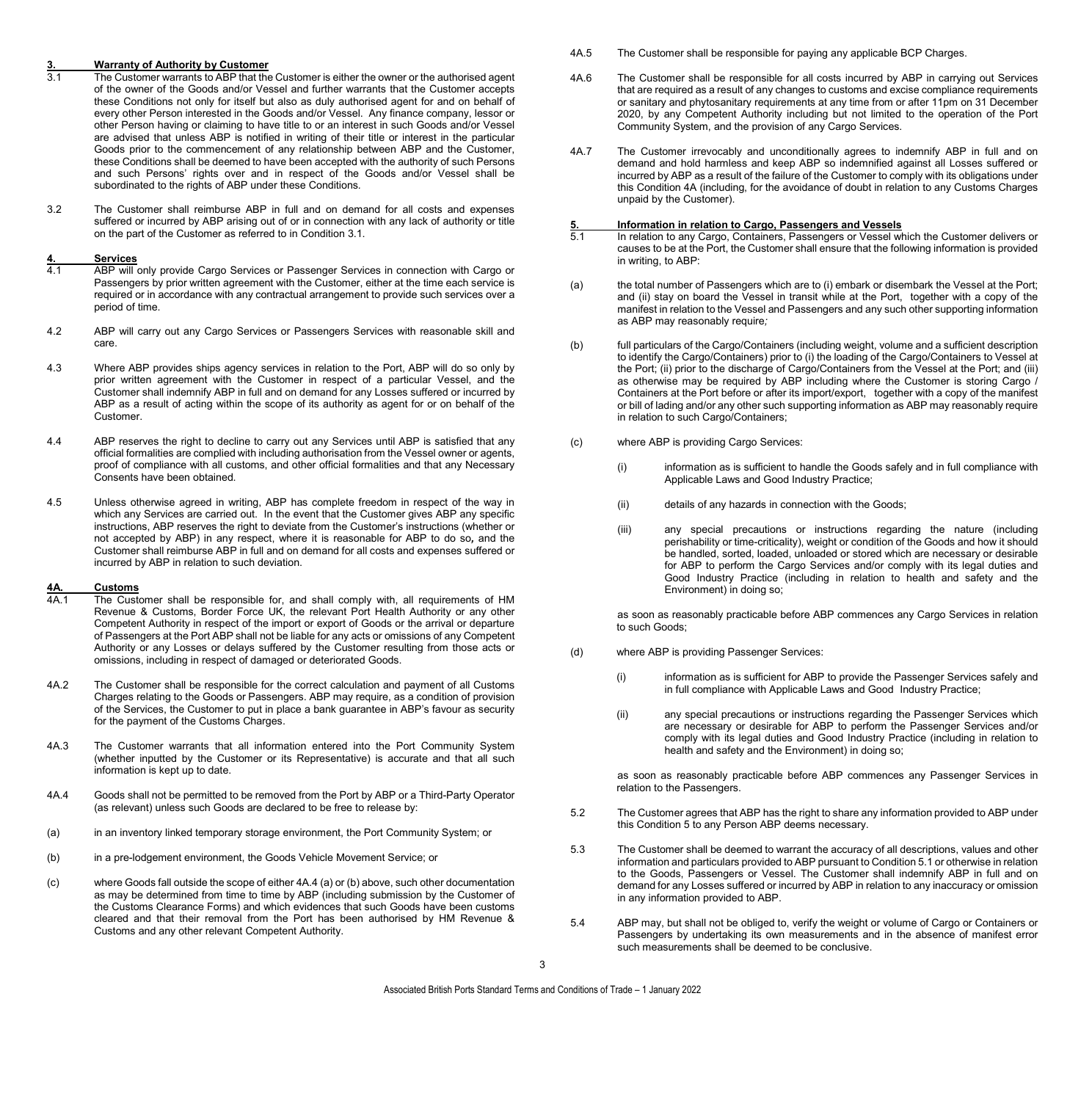### **6. Condition of Goods, Vessel & Customer Transport**

- The Customer warrants that any Goods which the Customer delivers to or causes to be at the Port:
- (a) will not contaminate or cause danger, injury, pollution or damage to the Environment, any person or any property;
- (b) are not overheated, infested, verminous, rotten or subject to fungal attack or liable to become so while on any quayside or hardstanding area or in any building on the Port;
- (c) require for their safekeeping no special protection (other than as may be agreed in writing between ABP and Customer) arising from vulnerability to heat, cold, natural or artificial light, moisture, salt, pilferage, vandalism or proximity to other Goods or from their inflammability or other hazardous nature;
- (d) contain no controlled drugs (unless the Customer is licensed or otherwise lawfully authorised in respect of such controlled drugs), contraband, pornographic or other illegal matter;
- (e) are properly and sufficiently packed to ensure the safety of the Goods and to allow mechanical handling without damage or danger;
- (f) are properly and sufficiently marked, documented and labelled for all shipping, handling, dispatch, customs and similar purposes;
- (g) are properly marked with warnings as to the hazardous nature of any contents and the precautions to be taken in handling the same and with such warnings as may be necessary for ensuring the safety and health of all persons likely to handle or come into contact with the Goods or their contents in the event of the escape of anything injurious from the Goods;
- (h) are fully insured at all times including during the provision of any Services and that such insurance covers theft of, or loss or damage to the Goods arising during their presence at the Port or as a result of the provision of any Services;
- (i) are in a fit and proper condition to be handled or otherwise dealt with by ABP or any ABP Party and ABP Plant during the provision of any Services.
- 6.2 The Customer warrants that:
- (a) any Vessel which it brings into or causes to be within the Port is:
	- (i) Seaworthy and complies with all Applicable Laws and any Terminal Regulations (where relevant) and that it will remain Seaworthy and compliant with Applicable Laws and Terminal Regulations (where relevant) throughout the period it is at the Port; and
	- (ii) covered by Protection and Indemnity insurance with reputable insurers in respect of third-party liability risks (including cargo damage, pollution and wreck removal) and for levels of cover as would normally be taken out by a prudent operator of a comparable Vessel in similar trades;
- (b) any Customer Transport seeking to enter the Port is road or rail worthy (as applicable) and that it complies with and will remain road or rail worthy (as applicable) and be operated in accordance with all Applicable Laws throughout the period it is at the Port.
- 6.3 Where ABP incurs or suffers any Losses due to:
- (a) the Customer's breach of any of the warranties set out in Conditions 6.1 and 6.2; or
- (b) taking any step which ABP considers to have been reasonably required to:
	- (i) remedy a breach of any of the warranties set out in this Condition 6;
	- (ii) to comply with the lawful requirements of any Competent Authority in respect to the Goods,

then the Customer shall indemnify ABP in full and on demand for such Losses.

6.4 Without prejudice to any other right or remedy, if ABP reasonably suspects that a breach of any warranty under this Condition 6 has been, or might be, committed, ABP has the right to refuse to accept any Goods onto its Port, and if Goods have already been accepted, ABP reserves the right to require their prompt removal. In such circumstances, the Customer shall not be entitled to any compensation from ABP other than a refund of Charges pre-paid by the Customer in respect of the Goods less any Losses suffered or incurred by ABP in

connection with the Goods (including Charges owing up to the date of the removal of the Goods and any additional handling and operational costs incurred by ABP).

- **7. Prompt Shipping and Removal of Goods**<br>**71** Unless otherwise agreed by ABP in writing, t Unless otherwise agreed by ABP in writing, the Customer shall ensure that all Goods:
- (a) delivered to the Port for loading to a Vessel are loaded to Vessel as soon as reasonably practicable and in any case within twenty-four (24) hours of the date of delivery of the Goods to the Port;
- (b) discharged from a Vessel at the Port are removed from the Port as soon as reasonably practicable and in any case within twenty-four (24) hours of completion of discharge of the .<br>Vessel
- 7.2 Without prejudice to any other right or remedy and except as otherwise agreed by ABP in writing, any Goods remaining on the Port beyond the time period specified in Condition 7.1 (or such other time period as may be agreed in writing by ABP) shall (i) incur Charges for rent in accordance with the Port Tariff; (ii) may be moved by ABP and (iii) may be dealt with in accordance with these Conditions including under Conditions 8, 9, 15, 18, 19.
- 7.3 The Customer shall reimburse ABP in full and on demand for all Losses suffered or incurred by ABP as a result of ABP removing any Goods which remain at the Port beyond any period agreed by ABP, including under Conditions 14.2 and 17 to 19.

### **8. Destruction or Disposal of Harmful Goods**

- If any Goods on the Port are condemned or deemed harmful by a Competent Authority, or become, noxious, hazardous, inflammable, explosive or in any way dangerous or otherwise likely to cause damage (including Goods which are infectious, diseased or verminous or likely to harbour or encourage infection or disease or vermin or other pests) whether alone or in combination with other Goods and whether or not by reason of the act or omission of any Person, ABP or any ABP Party in whose custody the Goods are then in, shall be at liberty to destroy or otherwise deal with the Goods as in their discretion may seem desirable for the purpose of rendering the Goods harmless.
- 8.2 Where this Condition applies the Customer shall indemnify ABP in full and on demand against all Losses suffered or incurred by ABP in connection with the fact or matter referred to in Condition 8.1.

### **9. Dangerous Substances & Hazardous Materials**

- Dangerous Substances and Hazardous Materials of an inflammable, explosive, dangerous or offensive nature shall not be brought into or dealt with at the Port unless and until the Customer has procured that detailed information (including the nature, quality and quantity) regarding such Dangerous Substances or Hazardous Materials has been provided to the Harbour Master for the Port (whether by the ABP Notify Website or otherwise) and the Harbour Master has confirmed to the Customer in writing that it will accept such Dangerous Substances or Hazardous Materials. The acceptance of such Dangerous Substances or Hazardous Materials by ABP shall be subject to such terms as ABP may stipulate.
- 9.2 The Customer will be responsible for ensuring that the tonnage of ammonium nitrate (where applicable) stored at the Port does not exceed that permitted under the Dangerous Substances Regulations or any other Applicable Laws.
- 9.3 The Customer will be responsible for removing any Hazardous Materials or Dangerous Substances, including, any radioactive substances or materials, from the Port if reasonably requested to do so by ABP and if the Customer fails to remove any such substances or materials to the reasonable satisfaction of ABP then ABP reserves the right (but shall not be obliged) to remove and dispose of them itself. The Customer shall reimburse ABP in full and on demand for all costs and expenses suffered or incurred by ABP in undertaking any removal and disposal of such substances or materials and shall indemnify ABP in full and on demand for any Losses suffered or incurred by ABP in connection with such removal or disposal.

# **10. Explosives**

- Without prejudice to Condition 9 (Dangerous Substances & Hazardous Materials), where ABP undertakes to handle explosives (defined as substances and articles listed under Class 1 of the International Maritime Dangerous Goods Code as published by the International Maritime Organisation) or consents to the handling of explosives on its Port by others, the Customer shall:
- (a) indemnify ABP in full and on demand against all Losses suffered or incurred by ABP in respect of any death, personal injury or damage to property by reason or in consequence of or in connection with the handling of the explosives (whether or not caused by the negligence or default of ABP or any ABP Party); and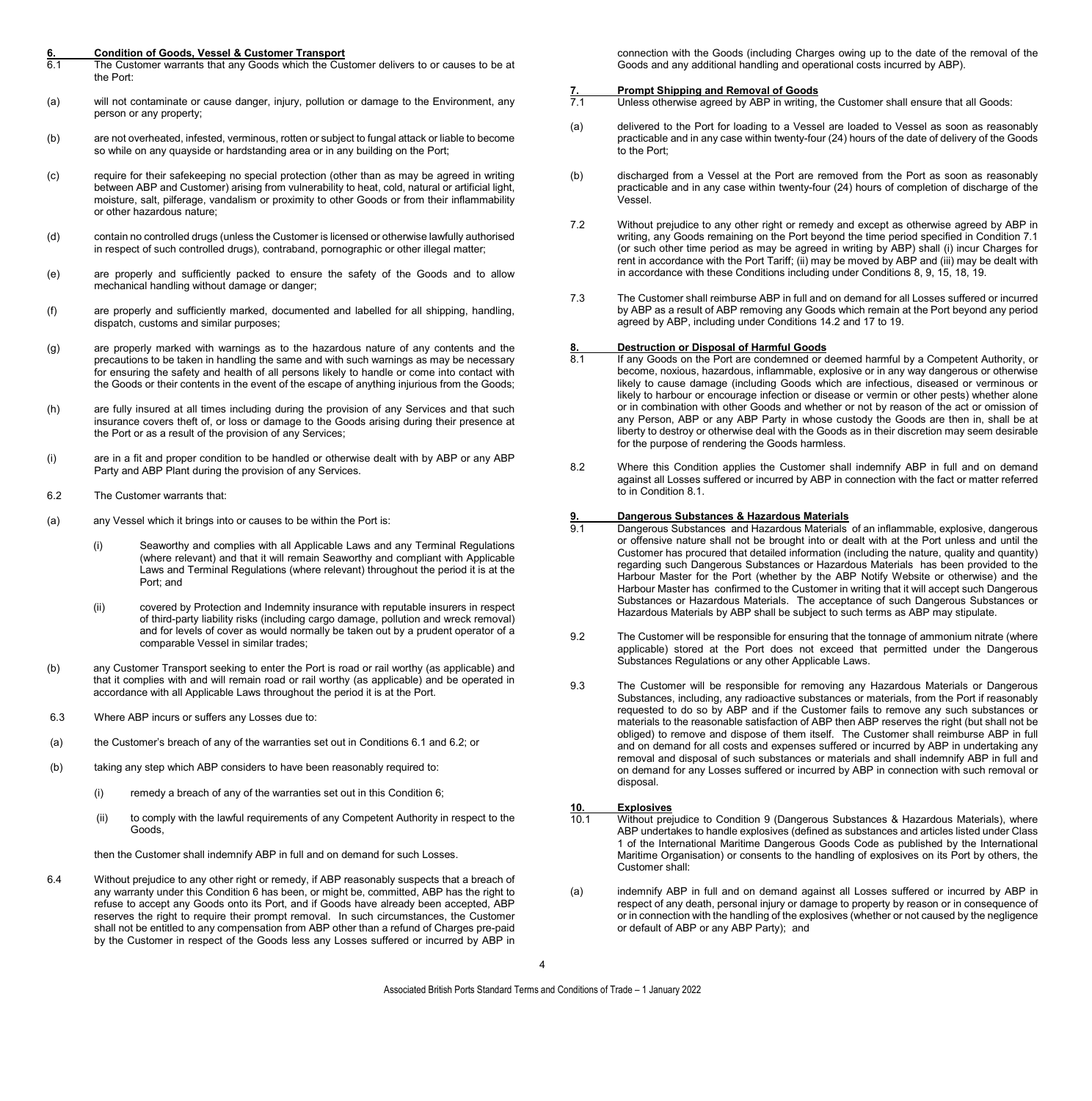(b) provide a letter of confirmation from the Customer's insurance company that the indemnity referred to in Condition 10.1(a) is underwritten by a policy of insurance, quoting the policy number and the period of insurance.

# **11. Vessels, Customer Transport, Third Party Service Providers**

- ABP is not obliged to admit Customer Transport to its Port or to allow Vessels to berth at the Port except by prior arrangement.
- 11.2 Vessels mooring and arriving at the Port and Customer Transport arriving at the Port will be dealt with in an order determined by ABP at its sole discretion.
- 11.3 ABP shall not be responsible for the acts or omissions of berthing masters or boatmen nor for any Losses suffered or damage caused to any Person, Vessel or Goods in connection with any berthing, mooring, un-berthing or un-mooring operation except to the extent that ABP has expressly agreed in writing to supply berthing masters and/or boatmen in relation to a Vessel in which case these Conditions shall apply to the provision of such Services.
- 11.4 ABP has absolute discretion in the allocation of berths, rail terminal capacity, ABP Plant, labour and covered and uncovered storage space.
- 11.5 Any arrival and departure dates or times provided by ABP are estimates only. Except to the extent that ABP has expressly agreed in writing to any special arrangements, ABP accepts no responsibility or liability with regard to any failure to adhere to agreed arrival or departure dates or times of Goods, Vessels or Customer Transport**.**
- 11.6 The Customer shall ensure that a Vessel and any Customer Transport arrives and is handled and departs in conformity with the requirements and regulations of ABP and its Harbour Master, and the lawful requirements of any other Competent Authority.
- 11.7 Any Vessel which has completed discharge or loading at a berth may only be permitted to remain in the Port with the Harbour Master's permission and may be required to move to another berth at the Port if directed. Berth rent and any other applicable port Charges (such as pilotage, berthing and mooring charges) shall apply in accordance with the Port Tariff*.*
- 11.8 Where ABP has issued Terminal Regulations in relation to a terminal at the Port, such Terminal Regulations shall apply to the use of that Terminal and the Customer shall comply with such Terminal Regulations.
- 11.9 Where the Customer uses any Person (other than ABP) to carry out services in the Port ("**Third Party Service Provider**"), it will satisfy itself as to the competence of such Third Party Service Provider. Notwithstanding the existence of any license given by ABP to any Third Party Service Provider in respect of its operation at the Port, no warranty is given by ABP as to the competence of any Third Party Service Provider and ABP will not be liable for the consequences of any act, failure, omission or breach of statutory duty, whether negligent or otherwise, of any Third Party Service Provider appointed by the Customer.
- 11.10 Vessels receiving bunkers by road tanker, vessel, or shore-side storage facility are required to notify the Harbour Master prior to doing so and, on completion, to notify the Harbour Master of the quantity of bunkers taken. Any fuel spillages must be notified immediately to the Harbour Master.

#### **12. Hours of Work**

The normal hours of work vary depending on the Port, terminal, operation and Services. Further information can be provided on request at the relevant Port.

# **13. Payment of Charges**

- The Customer shall be responsible for paying the Charges in accordance with these Conditions. The Charges shall be those published in the Port Tariff for the Port or as otherwise notified by ABP.
- 13.2 Unless stated otherwise, all Charges are exclusive of VAT.
- 13.3 Any quotations by ABP are on the basis of immediate acceptance and are subject to the right of withdrawal or revision at any time. ABP has the right to correct any errors in any quotation given.
- 13.4 All Charges are payable in accordance with ABP's standard terms of payments as set out in Condition 13.5.
- 13.5 **ABP's standard terms of payment are that all Charges are payable on demand and before the Vessel departs the Port. No Vessel will normally be permitted to leave the docks until all Charges have been paid and agreement has been obtained from the Port Manager, Harbour Master or an authorised ABP representative.**
- 13.6 ABP may agree to allow the Customer a credit account in relation to certain Charges, subject to any special conditions which may from time to time be applicable. In the event of such credit agreement and unless otherwise agreed in writing by ABP:
- (a) any credit arrangement shall not include ships dues which shall be payable in advance or on demand and prior to the Vessel leaving the Port;
- (b) all Charges which are subject to such credit arrangement shall be paid within 28 days of the invoice date (unless some other time period is specified by ABP);
- (c) any credit arrangement agreed with the Customer shall at all times be subject to Condition 13.7.
- 13.7 Notwithstanding any credit arrangement in place between ABP and the Customer in accordance with Condition 13.6 or any other provision in these Conditions:
- (a) if ABP (acting reasonably) considers that there is a risk that any Charges levied or any future Charges to be levied may not be paid by the relevant due date, ABP has the right, upon giving the Customer notice, to immediately withdraw any credit arrangement agreed and to require payment in advance (where applicable) or immediate payment on demand of the whole or part of its Charges;
- (b) ABP reserves all its statutory rights in relation to the recovery of amounts owing to it, including rights to distrain and arrest vessels for non-payment of amounts owing to ABP; and
- (c) ABP may, subject to any statutory requirements to the contrary, at any time demand prepayment of the whole or part of its Charges.
- 13.8 Without prejudice to any other right or remedy, ABP reserves the right to charge interest at the rate of 8% p.a. above the base rate of The Bank of England on all amounts overdue and such interest shall accrue on a daily basis until payment is received.
- 13.9 No undertaking by ABP to collect from a consignee or any other Person any sum payable to the Customer and no demand by ABP on such Person shall constitute a waiver or release by ABP of any rights against the Customer.
- 13.10 All Charges due and owing to ABP shall be paid without set-off, withholding or deduction of any kind.
- 13.11 Where a Customer appoints an agent to pay any of the Charges to ABP the Customer remains ultimately responsible and liable in the event of non-payment of any such Charges by the agent.
- 13.12 Unless otherwise stipulated by ABP, all Charges shall be increased on 1 January of each year by the percentage change in RPI (as published in September) over the preceding 12 month period.
- 13.13 Without prejudice to any other rights of ABP, including pursuant to Condition 13.12, if at any time the cost to ABP of providing or operating the facilities at the Port or of providing the Services increases by reason of:
- (a) changes in Applicable Laws or in the interpretation thereof; or
- (b) changes in circumstances (including changes in any security threat level) which increase the cost of compliance with Applicable Laws; or
- (c) any increase in the cost to ABP of procuring, operating or maintaining any ABP Plant, Packaging or other goods, facilities, raw materials (including fuel) or energy required or used by ABP; or
- (d) any other matter or event outside of ABP's control,

(each a "**Change**") ABP will be entitled, on giving seven (7) days' prior written notice to the Customer, to increase its Charges by such amount as is reasonable to reflect any Change taking into account the extent to which such increase can fairly be allocated to the Customer's occupation or use of the Port or ABP's provision of the Services or facilities to the Customer.

### **14. Suspension / Cancellation / Right of Refusal**

- Without prejudice to any other right or remedy, ABP reserves the right:
- (a) not to permit a Vessel to berth or to discharge or to load Goods or embark or disembark Passengers at the Port;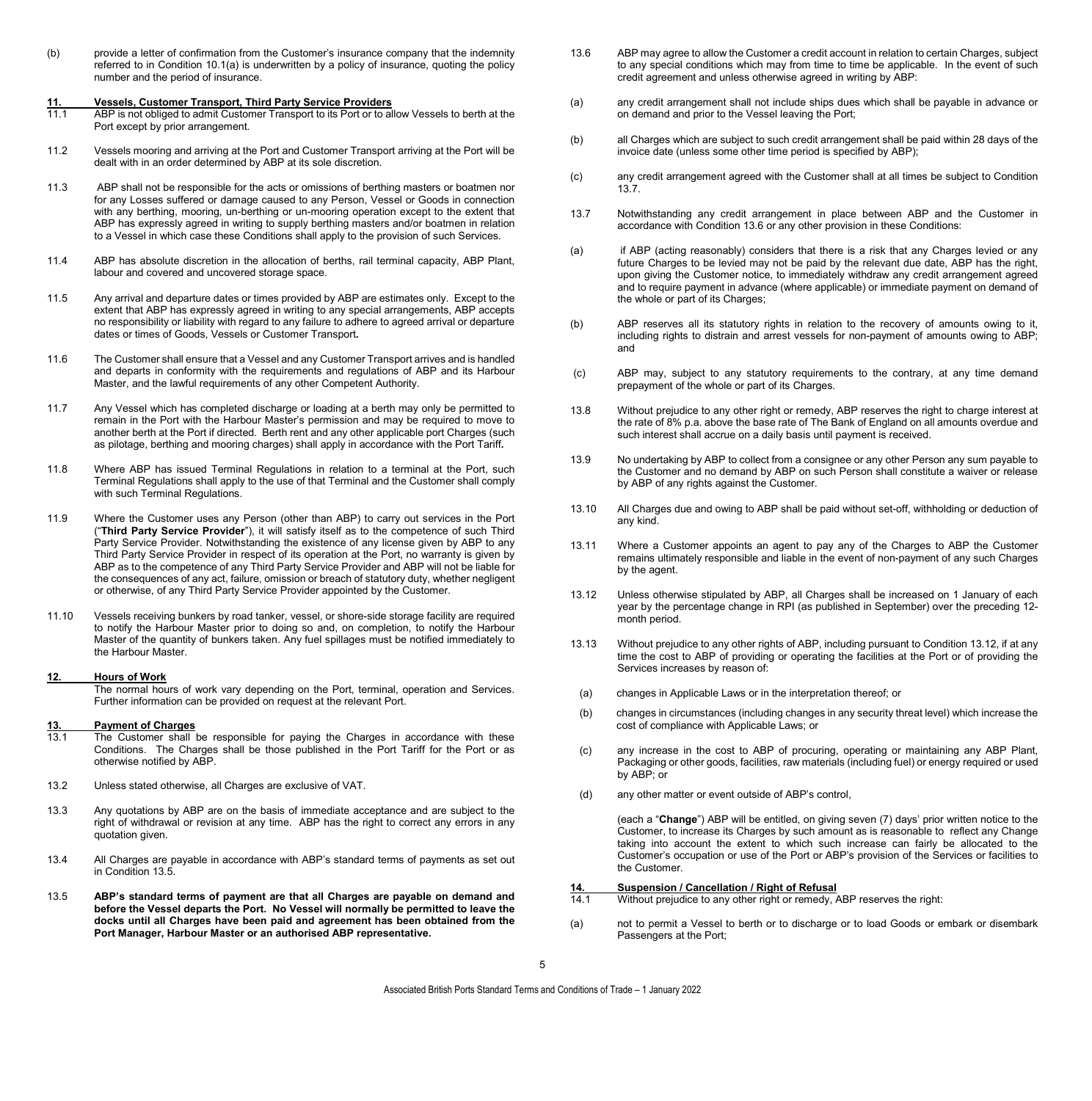- (b) not to permit Customer Transport to enter the Port and/or to load or unload any Goods or Passengers at the Port;
- (c) not to release any Goods and/or accept any new Goods onto the Port; and/or
- (d) to decline to provide, suspend or cancel the performance of all or any part of any Services;

in the event that any of the following apply:

- (i) the Customer has failed to pay any amount owing to ABP by the due date in respect of any of the ports owned by ABP irrespective of whether it is the same as the current Port;
- (ii) ABP (acting reasonably) considers that there is a risk that any Charges levied or any future Charges to be levied may not be paid by the relevant due date;
- (iii) the Customer is in material, continued or persistent breach of any of its obligations under these Conditions or any other agreement with ABP and the breach is not (b) capable of being remedied or the breach can be remedied but the Customer has failed to remedy the breach on written notice from ABP requiring it to be remedied;
- (iv) ABP reasonably considers it unsafe or unsuitable in the circumstances or that any Cargo is dangerous or hazardous;
- (v) the Customer suffers an Insolvency Event;
- (vi) the Customer, if asked, refuses or fails within a reasonable specified period to provide ABP with any ongoing or future undertaking in a form specified by ABP in respect of the Customer's compliance with customs law and practice in the United Kingdom, which ABP requires in order to comply with the conditions of its Authorised Economic Operator accreditation; or
- (vii) where the Customer has not provided ABP with any of the information that it is required to provide pursuant to Condition 5,

and in such circumstances ABP shall not be liable for any Losses suffered or incurred by the Customer arising directly or indirectly from ABP's failure or delay to perform any of its obligations.

14.2 In the event of any exercise of ABP's rights pursuant to this Condition 14 and without prejudice to any other right or remedy, all sums due to ABP by the Customer (including for any Services carried out up to the point of suspension or cancellation) shall become immediately due and payable on demand. For the avoidance of doubt, applicable Charges will continue to accrue during such period. In the event that ABP suspends provision of the Services in accordance with these Conditions and declines to recommence the provision of the Services, ABP shall notify the Customer and the Customer shall, at its own expense, remove any Goods or Plant from the Port within 30 calendar days of the date of such notice and in the event that the Customer fails to remove any Goods or Plant within such time period ABP may remove them at the expense and risk of the Customer.

# **15. General Lien with Power of Sale**

- Without prejudice to any other right or remedy, ABP may exercise upon all Goods and documents relating to Goods in its possession, a general lien, not only for any Charges due in relation to such Goods, but also for all monies owing by the owners to ABP on any account including any claim by ABP for Losses, (together being the "**Debt**"). Applicable Charges (such as rent for Goods stored at the Port) will continue to accrue in respect of any Goods detained under lien. In the event of any Debt not being fully paid in cleared funds within fourteen (14) days of the notice of the exercise of any such lien, ABP may sell the Goods and apply the proceeds towards the satisfaction of the Debt on whatsoever account owing as well as any Charges arising during the exercise of any such lien.
- 15.2 If the Customer has sold or sells the Goods which are the subject of the lien, ABP may, at its option, accept the proceeds of such sale or some interest or charge in or over such proceeds in substitution of the lien as a condition for releasing the Goods. If storing Goods subject to a lien, the limitations and exclusions on ABP's liability as set out in these Conditions shall apply.

### **16. Hire or use of ABP Plant**

Any hire or use of any ABP Plant shall be governed by these Conditions including the terms of this Condition 16 and Conditions 17, 18, 22 and 23 and the provisions set out in this Condition 16 are without prejudice to the generality of any other terms set out in these Conditions.

- 16.2 All hire or use of ABP Plant shall be subject to availability and ABP does not guarantee the availability of any ABP Plant at any specified time or accept any liability in relation to ABP Plant not being available in time. ABP reserves the right to limit the hire period for any ABP Plant.
- 16.3 Unless otherwise advised by ABP, an ABP Plant hire order form should be completed and submitted (in accordance with the directions on the ABP order form) to apply for the hire or use of ABP Plant.
- 16.4 ABP reserves the right to require that ABP Plant such as cranes are operated by an ABP supplied operator (at the Customer's cost) for the Customer's operation in which case the Customer must not permit any other person to operate the ABP Plant without ABP's prior written consent. Where the operator is:
- (a) provided by ABP, ABP shall provide an operator who meets the standard set out in Condition 17.1(c) in regard to operating the ABP Plant;
- (b) (b) provided by the Customer (subject to this Condition 16.4), the Customer shall provide an operator: (i) who meets the standard set out in Condition 17.1(c) in regard to operating the ABP Plant; (ii) who has signed the ABP authority with regard to ABP's drug and alcohol testing policy and such authority has been provided to ABP; and (iii) whose details have been provided to ABP in advance.
- 16.5 The Customer agrees that for any Customer operation involving the hire or use of the ABP Plant:
- (a) the operator of the ABP Plant (whether supplied by ABP or the Customer) shall:
	- (i) be under the direction and control of the Customer; and
	- (ii) for all purposes in connection with his/her employment in the working of the ABP Plant be regarded as a servant or agent of the Customer;
- (b) the Customer shall be fully responsible for all claims arising in connection with the operation of the ABP Plant by the operator (whether supplied by ABP or the Customer) whether arising from the operator's negligence or otherwise (**Claims**) and shall indemnify ABP in full and on demand for any Losses suffered or incurred by ABP in relation to any such Claims; and
- (c) the Customer shall comply with any additional special conditions which apply to the hire of any ABP Plant which are notified by ABP to the Customer.
- 16.6 The Customer shall, in respect of any ABP Plant which it hires or uses:
- (a) ensure that the ABP Plant is suitable for the proposed use and is not used for any unlawful purpose;
- (b) strictly follow any instructions and restrictions given by ABP including any instructions given to ensure that (where relevant) ABP Plant is not taken onto hardstanding where it may be in excess of the load bearing capacity for that hardstanding;
- (c) ensure that the ABP Plant is not misused or mishandled (including not loading it in excess of its maximum load capacity (where relevant)), is used only for the purposes for which it is designed, is operated in a proper and lawful manner and in accordance with any instructions given by ABP;
- (d) when using ABP Plant to undertake lifting operations involving lifting equipment, comply with the Lifting Operations and Lifting Equipment Regulations 1998 (including carrying out any pre checks of equipment and appointing a competent person to manage the operation);
- (e) not part with possession of the ABP Plant to any third party at any time or remove it from the Port (unless otherwise agreed in writing by ABP);
- (f) keep the ABP Plant in a clean condition, and take all reasonable precautions to safeguard it (including the use of locks where provided), not make any alterations to the ABP Plant or remove any existing component(s) from the ABP Plant without the prior written consent of ABP, return it to ABP at the end of the hire in the same condition as it was at the start of the hire (fair wear and tear excepted) and ensure that the area of the Port where the operation took place is left clean, tidy and free of any spillage, debris or dunnage on completion of the operation;
- (g) unless otherwise advised by ABP, where relevant for the particular ABP Plant, supply the Customer's own tested slings and other lifting gear which are in good condition and compliant with Applicable Laws;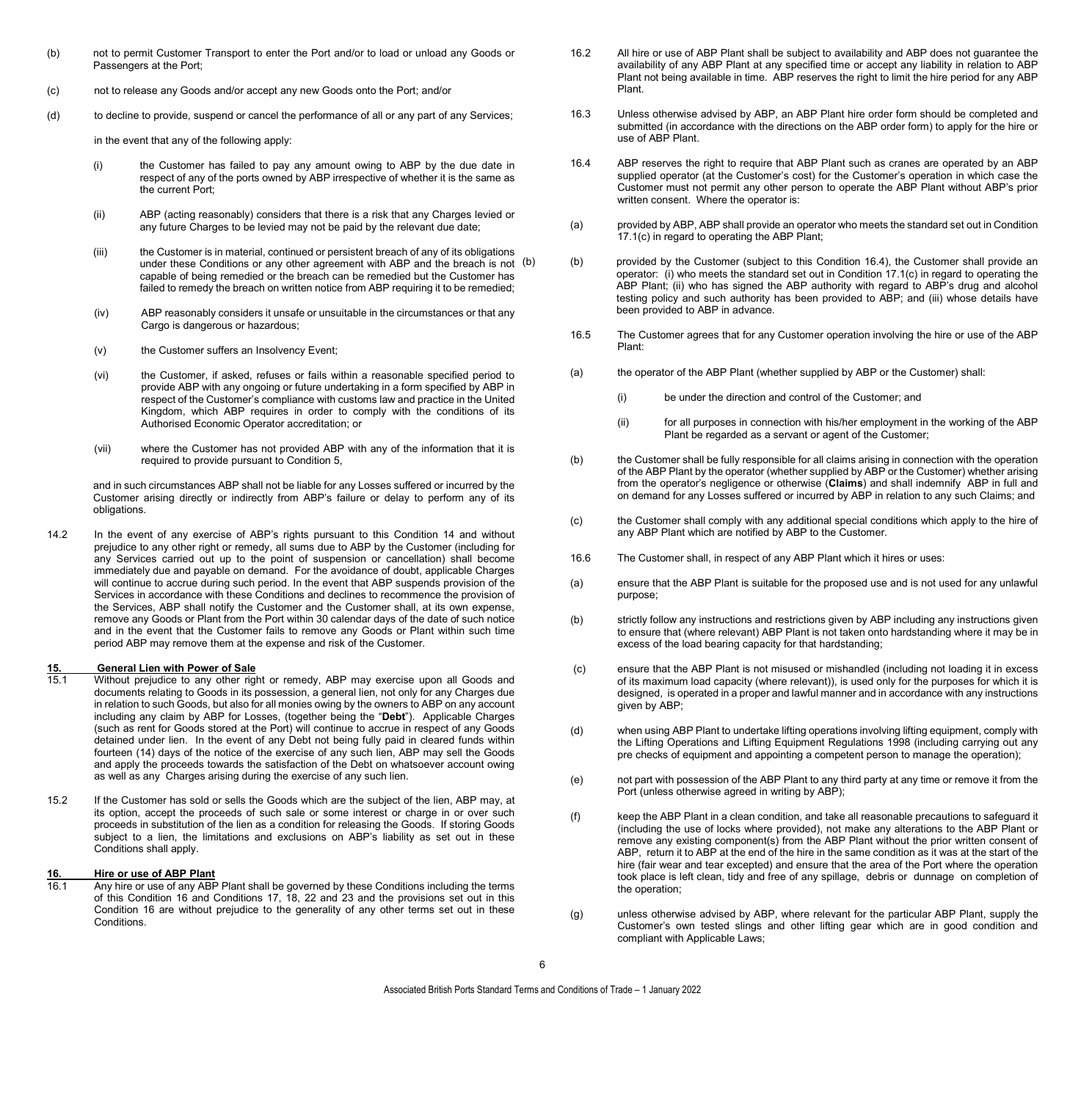- (h) notify ABP as soon as possible of any breakdown, damage or fault in relation to the ABP Plant or in the event that the ABP Plant is involved in any accident resulting in injury to persons or damage to property;
- (i) if requested by ABP, provide access to the ABP Plant during the hire period (whether in operation or not) where ABP (or a party authorised by ABP) requires such access for the purpose of inspecting, testing, adjusting, maintaining, repairing or replacing the ABP Plant or any part of it.
- 16.7 The Customer shall indemnify ABP in full and on demand for any Losses incurred or suffered by ABP which arises out of or in connection with the possession or use of the ABP Plant by the Customer or its Representatives.
- 16.8 The Customer acknowledges that any data logger systems on ABP Plant are indicative only and that ABP strongly recommends that a certificated weighbridge is used to accurately check weights of Goods loaded or unloaded. ABP accepts no liability in connection with any inaccuracy of data provided by the data logger systems.

### **17. Safety, Environment & Compliance with Law**

The Customer shall:

- (a) at all times comply with ABP Regulations and Applicable Laws relevant to its use of and activities at the Port;
- (b) carry out risk assessments of its activities at the Port to the full extent required by Good Industry Practice and Applicable laws, and will ensure that appropriate action is taken on the basis of those risk assessments;
- (c) ensure that all Persons engaged by the Customer in any of its activities at the Port (including its Representatives) are appropriately trained and qualified for the work in which they are engaged, in accordance with Good Industry Practice;
- (d) procure that any Representatives of other persons whom the Customer invites onto the Port conduct their respective activities in compliance with the obligations in this Condition 17;
- (e) where relevant apply for and secure all Necessary Consents necessary in connection with any activity carried out by it at the Port, comply with all conditions and limitations imposed by any such Necessary Consent and upon request provide a copy of any such Necessary Consent to ABP and notify ABP as soon as practicable in the event that there is any material variation to any such Necessary Consent or if the Customer ceases to hold such Necessary Consent;
- (f) conduct its activities at the Port at all times in such a way as to minimise any nuisance or disturbance to ABP, any other Person at the Port, any other Vessel using the Port and the owners and occupiers of other land within or adjacent to the Port;
- (g) immediately inform a representative of ABP in the event:
	- (i) that it becomes aware of any occurrence, incident, circumstance or unsafe practice which may affect the safe or efficient operation of the Port or which may present a danger or give rise to a risk to health, security, order, safety, or property or the Environment at the Port;
	- (ii) of any accident or incident which would be reportable under the Reporting of Incidents, Diseases and Dangerous Occurrences Regulations (RIDDOR), and provide ABP with a copy of the accident report and any other information requested by ABP in connection with the incident;
	- (iii) that any Customer Invitee is involved in an accident or suffers any manner of personal injury at the Port (whether or not such accident or incident is reportable under paragraph (ii) above) and provide ABP with a copy of the accident report and any other information requested by ABP in connection with the incident.
- 17.2 Without prejudice to Conditions 17.1(a) and (b), the Customer will conduct its activities at the Port at all times in such a way as to:
- (a) prevent any escape of Goods or any other substance or matter (in whatever form and whether alone or in combination with any other substance) within the possession or control of the Customer from any area of the Port or from any Vessel, or other means of transport in the possession or under the control of the Customer or Customer Invitees into or onto any part of the Port or any adjacent land or watercourse;
- (b) ensure that no Hazardous Materials or substance or matter of which the discharge passage or escape would be contrary to the Environmental Permitting (England and Wales)

Regulations 2016 or any substance or material which may cause an obstruction or damage or pollution or contamination to pass or escape into any sewer, drain or watercourse serving the Port or into any river or into the sea or into or onto any part of the Port.

- 17.3 If a Pollution Incident should occur as a result of the activities of the Customer or its Representative or other Person whom the Customer invites onto the Port, including the escape of any Goods which might cause damage to the Environment or discharge of any Hazardous Materials or other substance or matter referred to in Condition 17.2 in breach of that Condition 17.2 the Customer shall, upon becoming aware of the Pollution Incident:
- (a) immediately take all steps necessary to prevent further pollution occurring as a result of the Pollution Incident;
- (b) notify ABP as soon as reasonably practicable and provide ABP with a copy of any notice that has been given to any Competent Authority in connection with the incident;
- (c) as soon as reasonably practicable remediate the consequences of the Pollution Incident to the reasonable satisfaction of ABP and any Competent Authority,

provided that notwithstanding (c) (and without prejudice to any other right or remedy) ABP reserves the right to elect to remediate the consequences of the Pollution Incident itself where it is reasonable in the circumstances for ABP to do so and the Customer shall reimburse ABP in full and on demand for all costs and expenses suffered or incurred by ABP as a result of undertaking such remediation.

- 17.4 The Customer shall indemnify ABP in full and on demand for any Losses incurred or suffered by ABP as a result of the breach of Conditions 17.2 or 17.3 by the Customer or its Representatives or any other Person whom the Customer invites onto the Port.
- 17.5 Without prejudice to any other right or remedy of ABP, ABP has the right to require the removal from the Port of any individual in circumstances where ABP reasonably considers that the behaviour or unsafe practices by that individual may present a danger or give rise to a risk to health, safety, security, property or the Environment at the Port.

#### **18. Waste & Removal of Trade and Packaging from the Port**

- 18.1 Subject to any written agreement with ABP to the contrary:
- (a) the Customer will make proper and adequate arrangements for the removal from the Port and disposal of all:
	- (i) Packaging (whether unused, empty or substantially empty or unused) immediately after the earlier of: (A) the shipment or other removal of Goods; and (B) the Packaging becoming empty or substantially empty (as the case may be); and
	- (ii) any other trade and other waste in accordance with the requirements of Applicable Laws as often as may be necessary or as reasonably directed by ABP.
- 18.2 If the Customer fails to remove Packaging and/or trade and other waste from the Port to the reasonable satisfaction of ABP, then ABP reserves the right (but shall not be obliged) to remove and dispose of (in any way which ABP sees fit) the Packaging, Containers, trade or other waste itself and the Customer will reimburse ABP in full and on demand for all costs and expenses suffered or incurred by ABP in undertaking such removal and shall indemnify ABP in full and on demand for any Losses suffered or incurred by ABP in connection with such removal or disposal. ABP shall not be liable, answerable or accountable to the Customer or any Person interested in such items for so doing or for the proceeds (if any) of any such disposal.

# **19. Disposal of Perishable Goods & Non Perishable Goods**

- Without prejudice to any other right or remedy, where Goods are on the Port which:
- (a) in the opinion of ABP are insufficiently or incorrectly addressed or marked or are otherwise so unidentifiable that ABP cannot determine on what Vessel they should be shipped or to which Person they should be made available for collection; or
- (b) are not taken up immediately upon arrival at the Port or are not accepted by the consignee of the Goods or which ABP has reasonable grounds to consider may have been abandoned;

then in the case of:

(i) Goods which in the opinion of ABP are likely for any reason to perish before collection, shipment or delivery, ABP shall be entitled to sell or otherwise dispose of such Goods in any way it sees fit, without any notice to the Customer or any other Person;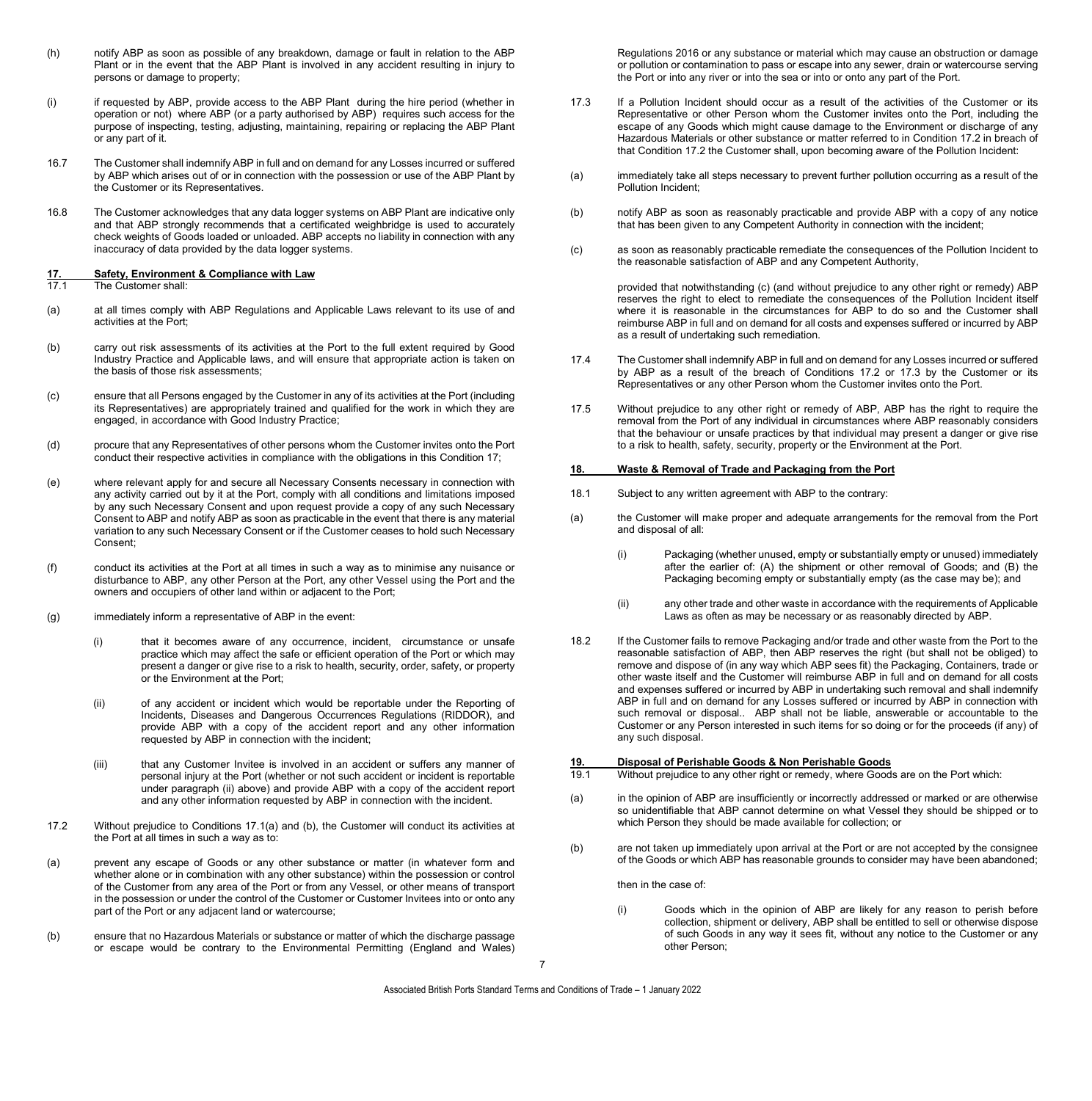- (ii) non-perishable Goods of any nature**,** ABP shall be entitled to sell or otherwise dispose of such Goods in any way it sees fit, after giving 21 days' notice in writing of its intention to do so to the Customer (if known) or the publication of such notice in the Port office.
- 19.2 In the event that ABP sells or otherwise disposes of Goods pursuant to Condition 19.1, the following provisions shall apply:
- (a) all Losses suffered or incurred by ABP in connection with the sale or disposal of the Goods referred to in Condition 19.1 shall be payable by the Customer;
- (b) applicable Charges (including rent) shall continue to accrue in relation to the Goods while they remain on the Port;
- (c) the net proceeds of any sale of Goods shall be payable to the Customer (if known) after the deduction of all amounts owing to ABP under these Conditions; and
- (d) ABP shall have no liability to the Customer or any other Person in respect of the Goods other than the payment of any net proceeds (where applicable) as referred to in Condition 19.2(c).

# 20. **Security & Protection of Goods**<br>20.1. Subject to Condition 24.1, all Go

- Subject to Condition 24.1, all Goods left or stored at the Port are left or stored at the Customer's sole risk and responsibility including theft, loss or damage to Goods. The Customer is responsible for insuring the Goods as referred to in Condition 6.1(h) whether or not storage of the Goods is provided as part of any Cargo Services.
- 20.2 The Customer agrees and acknowledges that any general security provided by ABP at the Port does not in any way diminish the Customer's responsibility for the security and safekeeping of Goods and ABP makes no warranty or representation to the Customer that such security will be adequate or sufficient for the Customer's purpose (including where ABP is providing Cargo Services).
- 20.3 The Customer will ensure that all of its activities at the Port are undertaken in compliance with the International Ships and Port Facility Security Code (as amended from time to time) (the "**ISPS Code**") (where relevant) and The Port Security Regulations 2009 and will cooperate with and assist ABP with any security requirements in connection with the Customer's activities at the Port in accordance with the ISPS Code and any requirements of the United Kingdom Department for Transport or any other relevant Competent Authority.

# **21. Non-ABP Cranes & Overloading**

- The Customer must not bring any non-ABP cranes and heavy mobile equipment onto the Port unless the prior written consent of ABP has been obtained. In the event that ABP grants such consent, the Customer shall comply with any conditions of that consent.
- 21.2. The Customer shall be responsible for ensuring that: (i) the hardstanding areas of the Port are not loaded in excess of their load bearing capacity; and (ii) any Plant it uses in its operations at the Port is not loaded in excess of its maximum load capacity as specified by the manufacturer of such Plant.

#### **22. Force Majeure**

- ABP shall not be liable for any breach of obligation to the extent that performance of that obligation is delayed, hindered or prevented by any event, circumstance or incident which is beyond the reasonable control of ABP including:
- (a) act of God, storm, tempest, flood, or other extreme weather or natural disaster, epidemic or pandemic;
- (b) fire (including steps taken for the extinguishment of fire), explosion, smoke, ionising radiation, radioactive contamination, terrorist activity, cyber attack, ransomware attack or other cyber security issue, nuclear, chemical or biological contamination or sonic boom;
- (c) impact by aircraft or objects dropped or falling from them, impact by Vessel or road or rail vehicle, blockage of any shipping channel or blockage of any access to a berth (including due to breakdown, mechanical failure, disrepair or lack of personnel to operate the Vessel or vehicle), blockage of any road or rail access to or from or within the Port;
- (d) strikes, lockouts, go-slows or other industrial action by any person or anything done in the furtherance of a trade dispute;
- (e) shortage of labour, ABP Plant, machinery, fuel or power, berthing space, covered / uncovered / secure storage space*;* interruption or failure of utility service; breakdown or mechanical failure of ABP Plant;
- (f) war, revolution, riot or civil commotion, protest or public demonstration;
- (g) directions or orders given directly or indirectly by any Competent Authority acting in its statutory capacity;
- (h) theft, vandalism, damage or Pollution Incident unless proved by the Customer to have been committed by ABP;
- (i) inherent vice of the Goods;
- (j) vermin, insects, fungal attack, rot or corrosion;
- (k) heat or cold including heat within the Goods themselves and unintended exposure to natural or artificial light;
- (l) improper or insufficient packing, marking, documentation or labelling or any erroneous instructions;
- (m) insufficient depth of water at any berth or the approaches to such berth;
- (n) the total or partial interruption or failure of the ABP Notify Website or the vessel traffic system or the Port Community System (including communication links) or any other electronic, computing, information, data or other systems offered at any time by or on behalf of ABP, including in respect of the customs clearance and inventory controls of Goods;
- (o) any act of ABP or any ABP Party which, though deliberate, are reasonably necessary for the safety or preservation of persons, the Port and/or any Goods having taken reasonable steps to mitigate where reasonably practicable to do so in the circumstances;
- (p) late receipt of HM Revenue & Customs entries or delivery or landing orders, disputes in respect of documents or declarations made for entry purposes by or on behalf of any person, delay in passing Customs entries or obtaining clearance of any Goods or omission of information from or a mis-statement in any order to ABP relating to the Goods, delays arising from examination of goods or entry processing faults arising from HM Revenue and Customs and/or Border Force UK actions and/or requirements.

### **23. Exclusion of ABP's Liability**

- ABP shall have no liability whatsoever whether in contract, tort (including negligence), breach of statutory duty, misrepresentation or otherwise in connection with:
- (a) any demurrage costs, lost vessel slots or other compensation or other Losses suffered as a result of the delay or interruption of any Goods, ABP Plant, Plant, Vessels, Customer Transport, Passengers, Luggage, Passenger Vehicles or Services or for their loss of use or for their not being ready in time;
- (b) any loss of profit;
- (c) any loss of business, contracts, opportunity, market, charter, anticipated savings or depletion of goodwill;
- (d) any indirect or consequential loss or damages, costs, expenses or other claims for consequential compensation or indirect economic loss (howsoever caused);
- (e) the wrongful act, omission and/or neglect or any breach of these Conditions by the Customer or its Representative;
- (f) any Goods delivered to the Port which do not meet the specification stated for those Goods;
- (g) its compliance with any instructions given by the Customer or its Representative or any other Person entitled to give them;
- (h) the lack or insufficiency of marks, labelling or numbers on Goods, incorrect delivery details or any failure by any consignee to accept delivery of Goods where ABP has obtained proof of delivery acknowledging safe receipt of the Goods;
- (i) any information or advice given to or by ABP being inaccurate or incomplete where this incompleteness or inaccuracy cannot have been reasonably known to ABP at the time of the provision of the advice or information;
- (j) any failure or inability of any master or owner of the Vessel, operator of Customer Transport or any other Persons (other than ABP) to comply with their obligations under Applicable Laws or with the directions or orders of the Harbour Master or with any ABP Regulations;
- (k) improper, insufficient, indistinct or erroneous packaging, marking or addressing of Goods or Luggage;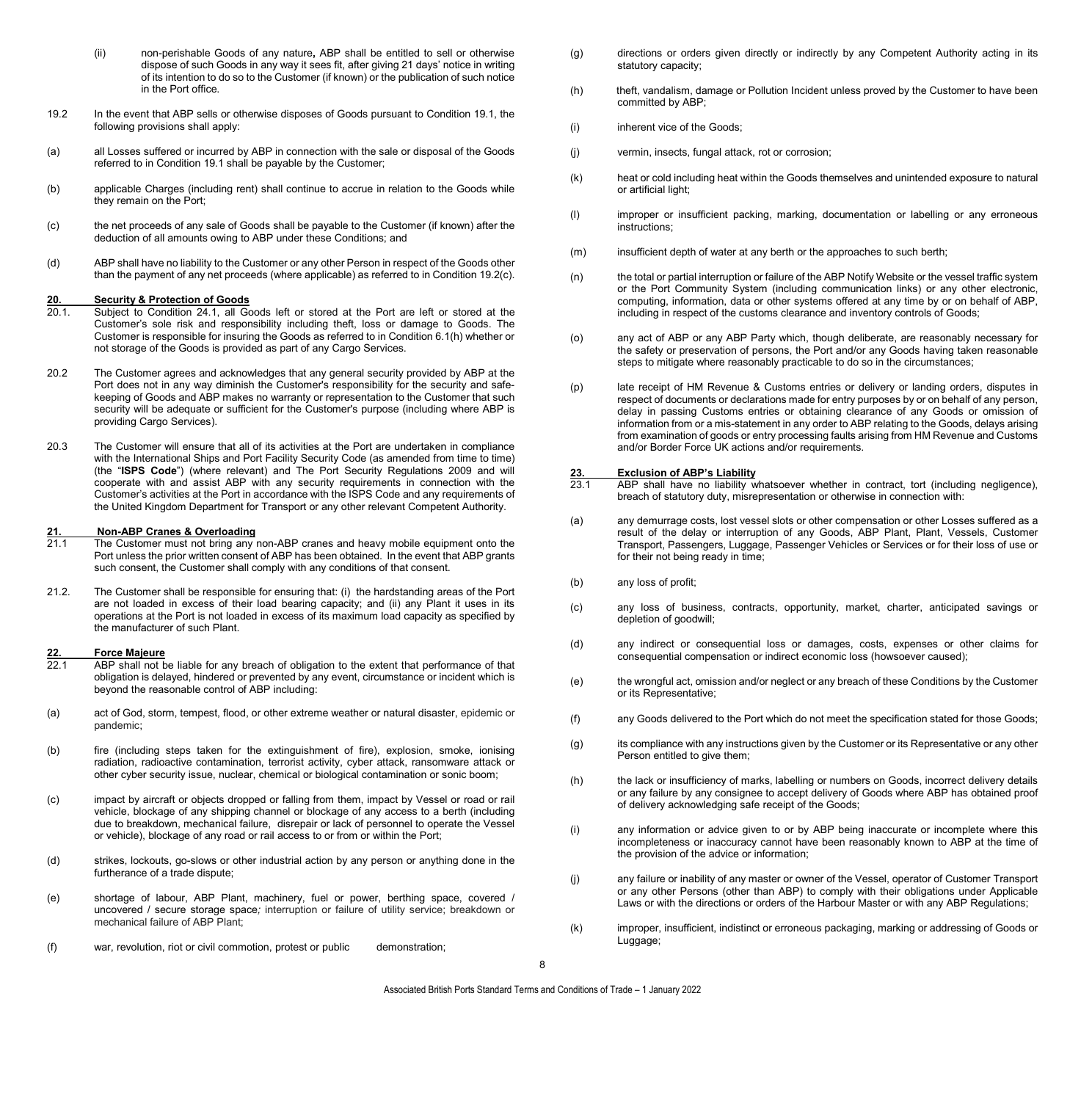- (l) any damage to or loss of a Passenger Vehicle:
	- (i) where the damage or loss occurs after the Passenger Vehicle has crossed a Vessel's loading ramp to embark the Vessel or before the Passenger Vehicle has left the Vessel's loading ramp to disembark the Vessel;
	- (i) resulting from the malfunction or disrepair of any apparatus or equipment belonging to the Vessel or the Vessel not being in the condition specified at Condition 6.

#### **24. Limitation of ABP's Liability**

- Unless otherwise stated in these Conditions, ABP shall be liable for loss or misdelivery of, or damage to Goods, Vessels, Customer Transport, Luggage or Passenger Vehicles (or any part of them) to the extent that the Customer proves the loss, misdelivery or damage has been caused by the negligence of ABP or by a breach of ABP's obligations in relation to the provision of any Services, in which case ABP's liability will be limited in accordance with this Condition 24.
- 24.2 ABP's total liability in contract, tort (including negligence) or for breach of statutory duty, misrepresentation or otherwise, arising in connection with the use of the Port, the provision of any Services and/or the performance or contemplated performance of these Conditions will be limited in accordance with the provisions set out below:
- (a) in the case of loss, misdelivery or damage to Goods ("**Affected Item**") or Customer Transport the amount which is the lesser of:
	- (i) the cost of the part of the Affected Item which is affected;
	- (ii) the market value of the Affected Item at the time of the loss, misdelivery of damage;
	- (iii) the reasonable cost of repairing the Affected Item (if practicable);
	- (iv) £1,300 per metric tonne of the gross weight of the Affected Item;
	- (v) in the case of the Affected Item being a Container, £2,000 per Container or £5,000 per Container if it is a refrigerated Container;
	- (vi) in the case of the Affected Item being Packaging or Plant (excluding Containers) £3,000 per item of Packaging or Plant;
	- (vii) in the case of the Affected Item being Customer Transport, £12,000 per Customer Transport;
- (b) in the case of damage or loss to a Vessel (including any Goods on-board the Vessel) the reasonable cost of repair of the affected part of the Vessel and any affected Goods, up to a limit of:
	- (i) £250,000 where the GRT of the Vessel is up to 300;
	- (ii) £750,000 where the GRT of the Vessel is between 301 and 2000;
	- (iii) £2,500,000 where the GRT of the Vessel is between 2001 and 10,000;
	- (iv) £5,000,000 where the GRT of the Vessel is between 10,001 and 50,000;
	- (v) £10,000,000 where the GRT of the Vessel is over 50,000;
- (c) in relation to the hire or use of any ABP Plant, the amount of the Charges paid for the hire of the relevant ABP Plant in relation to the particular operation to which the hire or use of ABP Plant relates;
- (d) except for the liability referred to in Condition 24.2(b) ABP's aggregate liability in respect of any one event or series of related events shall not exceed the amount of the Charges paid to ABP by the Customer for any Cargo Services in relation to the relevant Goods to which the event or series of related events relates;
- (e) nothing in these Conditions shall prejudice ABP's right to rely on any applicable statutory provision providing for limitation and/or exclusion of liability; and
- (f) without prejudice to the generality of Condition 24.2(e), the provisions of the Pilotage Act 1987 shall apply to any claim in connection with any pilot or pilotage services provided;
- 24.3 Nothing in these Conditions excludes or limits the liability of ABP for death or personal injury caused by its negligence or for fraudulent misrepresentation or for any other matter which it would be unlawful to exclude or limit ABP's lability. Nothing in Condition 24.2(b) excludes or limits the liability of ABP if it is proved that the loss resulted from ABP's personal act or omission, committed with the intent to cause such loss, or recklessly and with knowledge that such loss would probably result.
- 24.4 The following additional terms shall apply where Passenger Services are being provided:
- (a) ABP shall not have any liability for any loss or damage or delay to any item of Luggage which is not in ABP's custody at the time such loss, damage or delay occurs. Luggage shall be deemed to be in the custody of ABP when it is unaccompanied by an embarking or disembarking Passenger from the moment the Luggage:
	- (i) passes beyond the check-in desk at the terminal after a Passenger has checked in until the moment the Luggage passes onto the Vessel's loading ramps or otherwise passes onto the Vessel;
	- (ii) leaves the Vessel's loading ramp or otherwise leaves the Vessel until the moment the Luggage is removed by the Passenger from the baggage carousels in the terminal*,*
- (b) where ABP is liable for damage or loss as set out in Condition 24.1, ABP's total liability arising in connection with any loss or damage:
	- (i) to Luggage shall in no case be more than £2,000 per Passenger;
	- (ii) to a Passenger Vehicle (including any Luggage in or on the Passenger Vehicle) shall in no case be more than £12,000 per Passenger.

# **25. Liability - Time Bar for Claims**

- It is a condition precedent to the liability of ABP in relation to Goods under Condition 24 that ABP be notified in writing:
- (a) in the case of damage, deficiency or partial losses, within 7 days of the earlier of the date on which:
	- (i) the Goods are either delivered to the Customer or collected from the Port;
	- (ii) the Customer or its representative has knowledge of the damage, deficiency or partial losses in relation to the Goods;
- (b) Notwithstanding Condition 25.1(a), ABP shall in any event be discharged of all liability whatsoever and howsoever arising in respect of any claim under or in connection with these Conditions unless court proceedings are issued and written notice of the proceedings are given to ABP within 12 months of the date of the event or occurrence alleged to give rise to a cause of action against ABP.
- 25.2 It is a condition precedent to the liability of ABP in relation to any Luggage or Passenger Vehicle under Condition 24 that ABP be notified in writing of any damage or loss of Luggage or to a Passenger Vehicle prior to the Passenger leaving the Port to enable ABP to inspect any damage or investigate any loss.
- 25.3 It is a condition precedent to the liability of ABP in relation to any Vessel under Condition 24 that ABP be notified in writing of any damage or loss to the Vessel prior to the Vessel leaving the Port to enable ABP to inspect any damage or investigate any loss.

#### **26. Liability Limits available to Third Parties**

By delivering the Goods to ABP, the Customer shall be deemed to confer severally upon ABP and any ABP Party, the benefit of all warranties, representations, limitations and exclusions of or exemptions from liability, indemnities, defences, amenities and rights provided under these Conditions for the benefit of ABP, upon any such Person providing any Services in relation to the Goods.

#### **27. Disapplication of Additional Small Ship Limit**

Paragraph 5 of part 2 of Schedule 7 of the Merchant Shipping Act 1995 shall not apply in respect of any claim ABP may have in relation to a Vessel using the Port.

# **28. Bribery / Corruption, Modern Slavery & Anti-Facilitation of Tax Evasion**

ABP and the Customer shall not, and shall each procure that its Representatives shall not, engage in any activity, practice or conduct which would constitute an offence under any applicable:

9